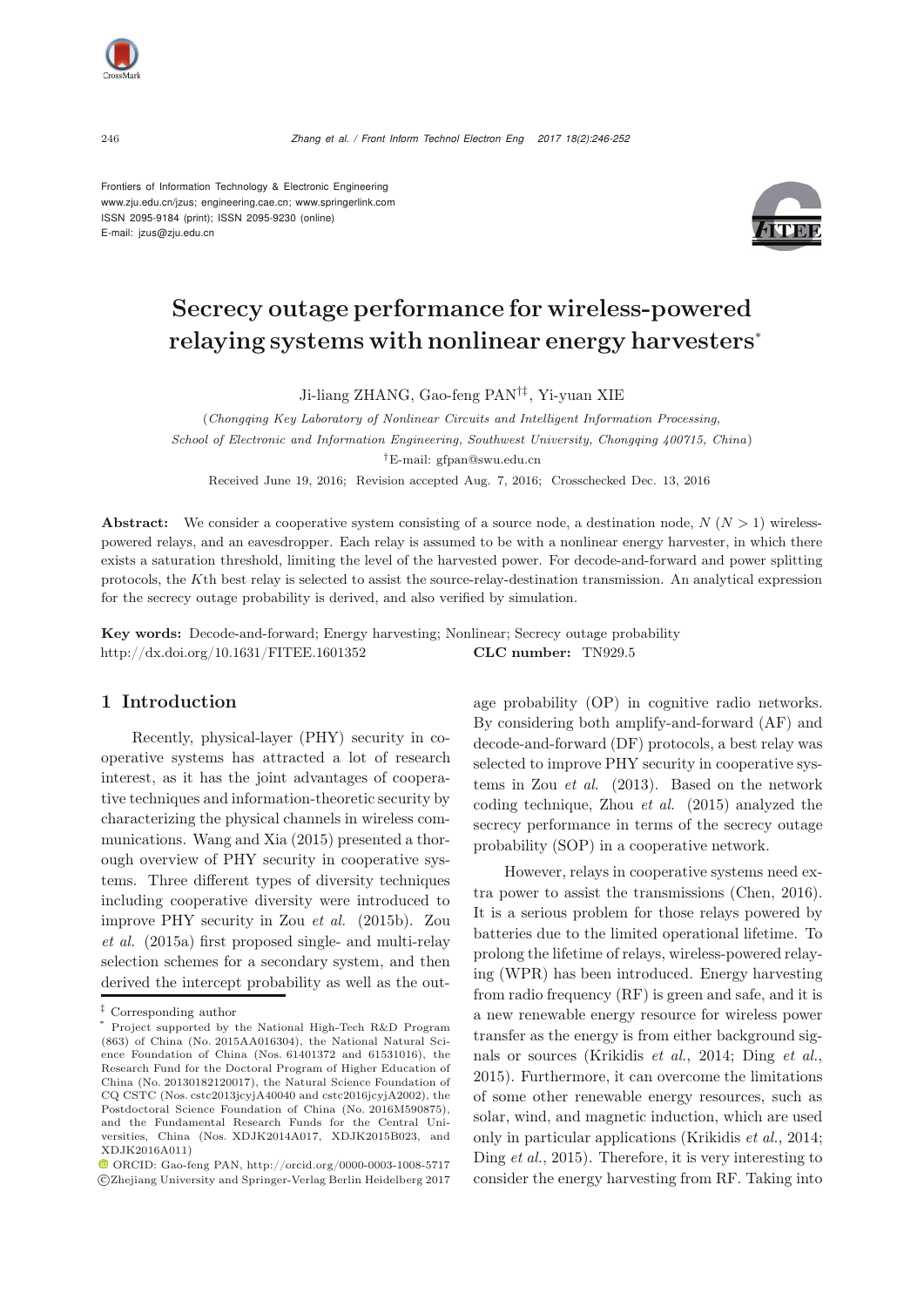account the presence of interference both at the relay and at the destination, Chen (2016) investigated OP and the throughput for WPR with an AF protocol, in which both power splitting (PS) and time switching receivers were employed and compared. In Gu and Aïssa (2015), ergodic and outage capacities were studied for WPR. Ding *et al.* (2014b) studied two power allocation schemes, namely a non-cooperative scheme and an auction-based scheme, for WPR in a cooperative network. Zhang *et al.* (2016) derived the upper and lower bounds of probability of the strictly positive secrecy capacity for an underlay cognitive radio network with a full-duplex wireless-powered secondary system. Considering spatially random WPR, a stochastic geometry method was applied to obtain the OP and the diversity gain in Ding *et al.* (2014a). Taking into consideration a resource allocation algorithm, Ng *et al.* (2014) investigated the PHY security for a multiple-user multiple-input single-output system.

Note that all the aforementioned works about WPR are based on a linear energy harvester (EH) model. However, recent studies by Boshkovska *et al.* (2015) and Dong *et al.* (2016) showed that the linear EH model is not practical, because the electronic devices used in the power conversion circuits are nonlinear. It is interesting to consider the effect of a nonlinear EH mode on PHY secrecy performance. To the best of our knowledge, no such work has been reported in the literature.

In this study, we investigate PHY security for WPR with a nonlinear EH in cooperative systems. Specifically, a cooperative system consisting of a source node, a destination node,  $N (N > 1)$  WPR nodes, and an eavesdropper is considered. The PS method is implemented in the relays to simultaneously receive the information and to harvest energy from the source. Since a best relay may not always be selected because of the complex communication environments, the  $K$ <sup>th</sup> best relay, leading to the  $K$ <sup>th</sup> maximization for the secrecy capacity of the sourcerelay-destination link, is selected instead. In particular, an analytical expression for SOP is derived. Moreover, the new innovation points compared to Ng *et al.* (2014) are: (1) The non-linearity of the energy harvester is investigated, which has yet to be studied when considering PHY security; (2) The Kth best relay selection is taken into consideration.

### 2 System model

We consider a cooperative system, in which Alice transmits confidential information to Bob through N WPR nodes  $(R_n, n \in \{1, 2, ..., N\})$  in the presence of an eavesdropper (Eve). For simplicity, each node in the system is assumed to be with a single antenna. For future work, multi-antenna technologies, i.e., antenna switching and spatial switching, can also be introduced into our considered system to improve system performance (Krikidis *et al.*, 2014). For example, we can assume the relays in our system to be equipped with multiple antennas. Under an antenna switching protocol, those multiple antennas can be divided into two groups, one for information decoding and the other for energy harvesting. With a generalized selection combining technique, those multiple antennas can be optimally assigned for information decoding and energy harvesting. The harvested energy from the assigned antennas can be combined and stored in a nonlinear EH, which can be used to forward the processed information in the second phase. Similarly, a spatial switching technique can be applied in our system when considering multiple antennas from the spatial domain (Krikidis *et al.*, 2014). We assume that WPR nodes have no external power supply, and only harvest energy from Alice for transmitting. DF and PS protocols are adopted in the receivers at WPR nodes. All WPR nodes are assumed to have the same PS factor  $\rho$  ( $0 \leq \rho \leq 1$ ) and an energy conversion efficiency  $\eta$  ( $0 \leq \eta \leq 1$ ). It is assumed that the direct Alice-Bob channel does not exist due to long distance and deep fading (Mo *et al.*, 2012; Chen, 2016). All channel state information is assumed to be known, and the Kth best relay is selected to assist the Alice-Bob transmission. We further assume that all the fading channels are independent and identically Rayleigh-distributed with channel coefficients  $h_{ij}$ ,  $i, j \in \{$ Alice (S), Bob (D), Eve (E),  $R_n$ . Hence, the channel gains,  $|h_{ij}|^2$ , are independently exponentially distributed with the probability density function (PDF) and cumulative distribution function (CDF), respectively denoted as

$$
f_{|h_{ij}|^2}(x) = \frac{1}{g_{ij}} \exp\left(-\frac{x}{g_{ij}}\right),\tag{1}
$$

$$
F_{|h_{ij}|^2}(x) = 1 - \exp\left(-\frac{x}{g_{ij}}\right),
$$
 (2)

where  $g_{ij}$  is the expectation of the channel power gain (Proakis, 2000). To simplify the analysis, we assume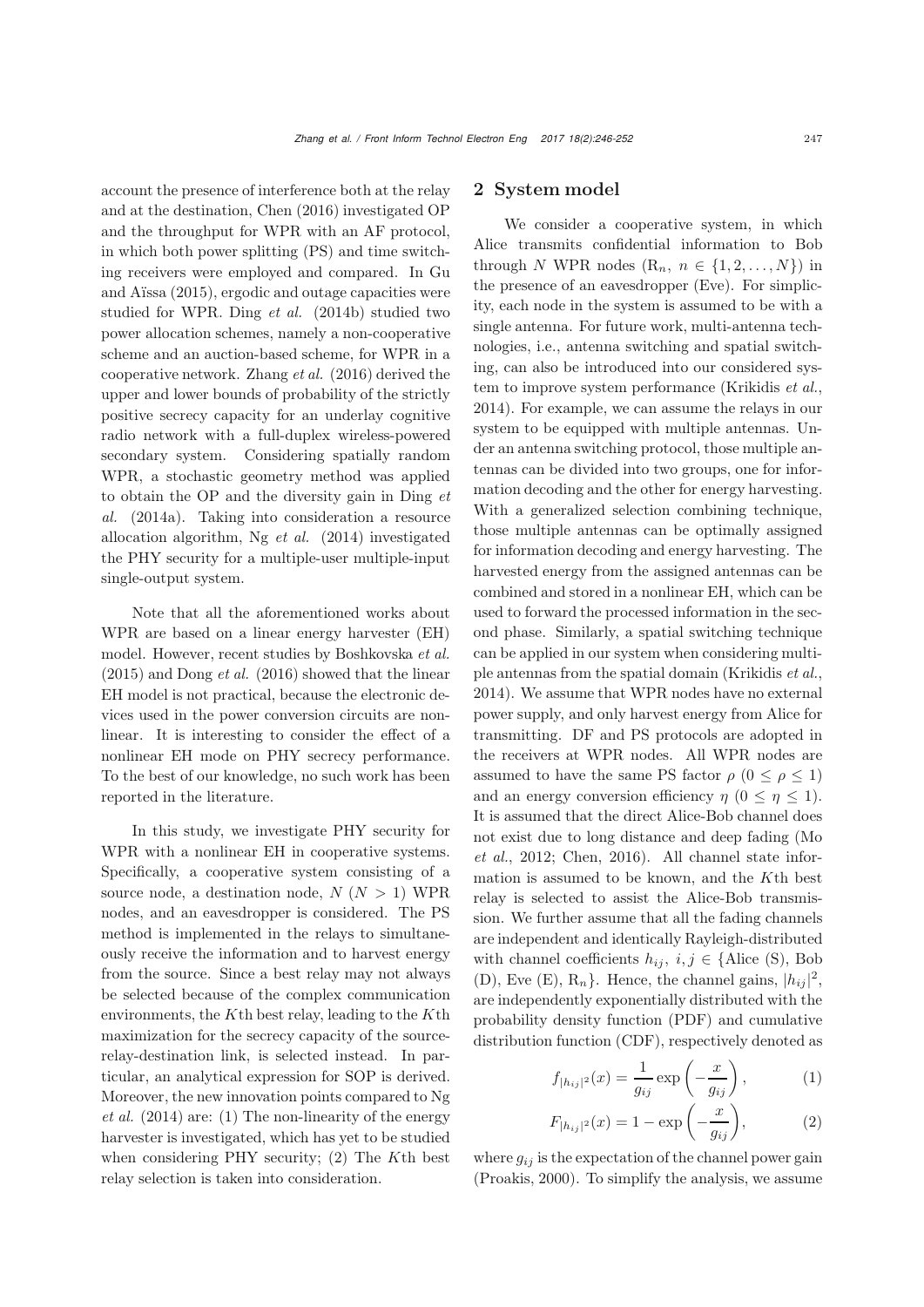that  $h_{\text{SR}_n}$ ,  $h_{\text{R}_n,\text{D}}$ , and  $h_{\text{R}_n,\text{E}}$   $(n \in \{1, 2, ..., N\})$ have the same expectations of channel power gains, being  $q_{\rm SR}$ ,  $q_{\rm RD}$ , and  $q_{\rm RE}$ , respectively.

The whole communication process is divided into two phases. In the first phase, Alice transmits information to all WPR nodes while Eve can wiretap the information. The Kth best relay, selected by Bob, simultaneously decodes the information and harvests energy. In the second phase, the selected relay broadcasts the processed information to Bob while Eve is overhearing the information.

In the first phase, the information signals received at the nth relay and Eve are

$$
y_{\mathcal{R}_n} = \sqrt{1 - \rho} \left( \sqrt{P_{\mathbf{s}}} h_{\mathcal{S} \mathcal{R}_n} X_{\mathbf{s}} + n_{\mathcal{R}_n a} \right) + n_{\mathcal{R}_n c}, \tag{3}
$$

$$
y_{\rm E_1} = \sqrt{P_{\rm s}} h_{\rm SE} X_{\rm s} + n_{\rm E},\tag{4}
$$

respectively, where  $P_s$  denotes the transmitted power at Alice and  $X_s$  is the transmitted symbol at Alice. It is assumed that the additive white Gaussian noise (AWGN)  $n_{\text{R}_{n}a}$  and  $n_{\text{E}}$  are with zero mean and the same variance  $(N_0)$ , and  $n_{\text{R}_n c}$  is the signal processing noise at  $R_n$  which is also assumed to be AWGN with zero mean and a variance of  $\sigma_n^2$  (Pan *et al.*, 2015) Thus the instantaneous signal to poiso re-2015). Thus, the instantaneous signal-to-noise ratios (SNRs) at  $R_n$  and Eve are respectively

$$
\gamma_{\mathcal{R}_n} = \frac{(1 - \rho)P_{\mathcal{S}} |h_{\mathcal{S}\mathcal{R}_n}|^2}{(1 - \rho)N_0 + \sigma_n^2}, \ \ \gamma_{\mathcal{E}_1} = \frac{P_{\mathcal{S}} |h_{\mathcal{S}\mathcal{E}}|^2}{N_0}.
$$

In the second phase, the selected relay  $(R_n)$  decodes the information and consumes the harvested energy to broadcast the processed information to Bob in the presence of Eve's eavesdropping. The received signals at Bob and Eve are

$$
y_{\rm D} = \sqrt{P_{\rm R_n}} h_{\rm R_n D} X_{\rm s} + n_{\rm D},\tag{5}
$$

$$
y_{\mathcal{E}_2} = \sqrt{P_{\mathcal{R}_n}} h_{\mathcal{R}_n \mathcal{E}} X_{\mathcal{S}} + n_{\mathcal{E}},\tag{6}
$$

respectively, where  $n_D$  is the AWGN with zero mean and a variance of  $N_0$ , and  $P_{R_n}$  is the transmitted power at  $R_n$ , which is the EH from Alice in the first phase. Since a nonlinear EH is considered in this study,  $P_{\rm R_n}$  can be expressed as (Dong *et al.*, 2016)

$$
P_{\mathcal{R}_n} = \begin{cases} \n\frac{\rho \eta P_{\mathcal{S}} |h_{\mathcal{S} \mathcal{R}_n}|^2}{\rho \eta \Gamma,} & P_{\mathcal{S}} |h_{\mathcal{S} \mathcal{R}_n}|^2 > \Gamma, \\ \n\frac{\rho \eta P_{\mathcal{S}} |h_{\mathcal{S} \mathcal{R}_n}|^2}{\rho \Gamma,} & P_{\mathcal{S}} |h_{\mathcal{S} \mathcal{R}_n}|^2 > \Gamma, \n\end{cases} \tag{7}
$$

where  $\Gamma$  is the saturation threshold of the EH. Without loss of generality, all WPR nodes are assumed to have the same saturation threshold. If the received

power level at  $\mathbb{R}_n$ , i.e.,  $P_s |h_{\text{SR}_n}|^2$ , is smaller than  $\Gamma$ , the EH works in a linear mode. Otherwise, the EH the EH works in a linear mode. Otherwise, the EH outputs a constant power level of  $\rho \eta \Gamma$ . Next, the instantaneous SNRs at Bob and Eve are respectively

$$
\gamma_{\rm D} = \frac{P_{\rm R_n} |h_{\rm R_n D}|^2}{N_0}, \ \ \gamma_{\rm E_2} = \frac{P_{\rm R_n} |h_{\rm R_n E}|^2}{N_0}.
$$

#### 3 Secrecy outage analysis

The instantaneous achievable secrecy capacity for the Alice- $R_n$  link can be expressed as

$$
C_{\text{SR}_n} = \left\{ \frac{1}{2} \left( \log_2(1 + \gamma_{\text{R}_n}) - \log_2(1 + \gamma_{\text{E}_1}) \right) \right\}^+, \tag{8}
$$

where  $\{x\}^+ = \max\{x, 0\}$ . In the DF protocol, the relay can successfully decode Alice's information if the secrecy capacity for the Alice- $R_n$  link is not less than a target secrecy capacity  $R_s$ , i.e.,  $C_{\text{SR}_n} \geq R_s$ . Assuming that the relay can successfully decode Alice's information, the instantaneous secrecy capacity for the  $R_n$ -Bob link is

$$
C_{\mathcal{R}_n \mathcal{D}} = \left\{ \frac{1}{2} \left( \log_2(1 + \gamma_{\mathcal{D}}) - \log_2(1 + \gamma_{\mathcal{E}_2}) \right) \right\}^+.
$$
\n(9)

Secrecy outage occurs if either  $C_{\text{SR}_n}$  or  $C_{\text{R}_nD}$  is smaller than the target secrecy rate  $R_s$ . The relay, which results in the Kth largest secrecy capacity for the Alice- $R_n$ -Bob link, is selected to assist the transmission. Thus, the instantaneous secrecy capacity based on the Kth max-min criterion is

$$
C_{\rm s} = K^{\rm th} \max_{n \in \{1, 2, ..., N\}} \min(C_{\rm SR_n}, C_{\rm R_n D}).
$$
 (10)

Thus, the SOP can be expressed as

$$
P_{\text{SOP}} = \Pr(C_{\text{s}} < R_{\text{s}})
$$
\n
$$
= \Pr(K^{\text{th}} \max_{n \in \{1, 2, \dots, N\}} \min(C_{\text{SR}_n}, C_{\text{R}_n \text{D}}) < R_{\text{s}})
$$
\n
$$
= \sum_{k=1}^{K} \binom{N}{k-1} \left( \Pr(\min(C_{\text{SR}_n}, C_{\text{R}_n \text{D}}) < R_{\text{s}}) \right)^{N-k+1}
$$
\n
$$
\cdot \left( 1 - \Pr(\min(C_{\text{SR}_n}, C_{\text{R}_n \text{D}}) < R_{\text{s}}) \right)^{k-1}, \quad (11)
$$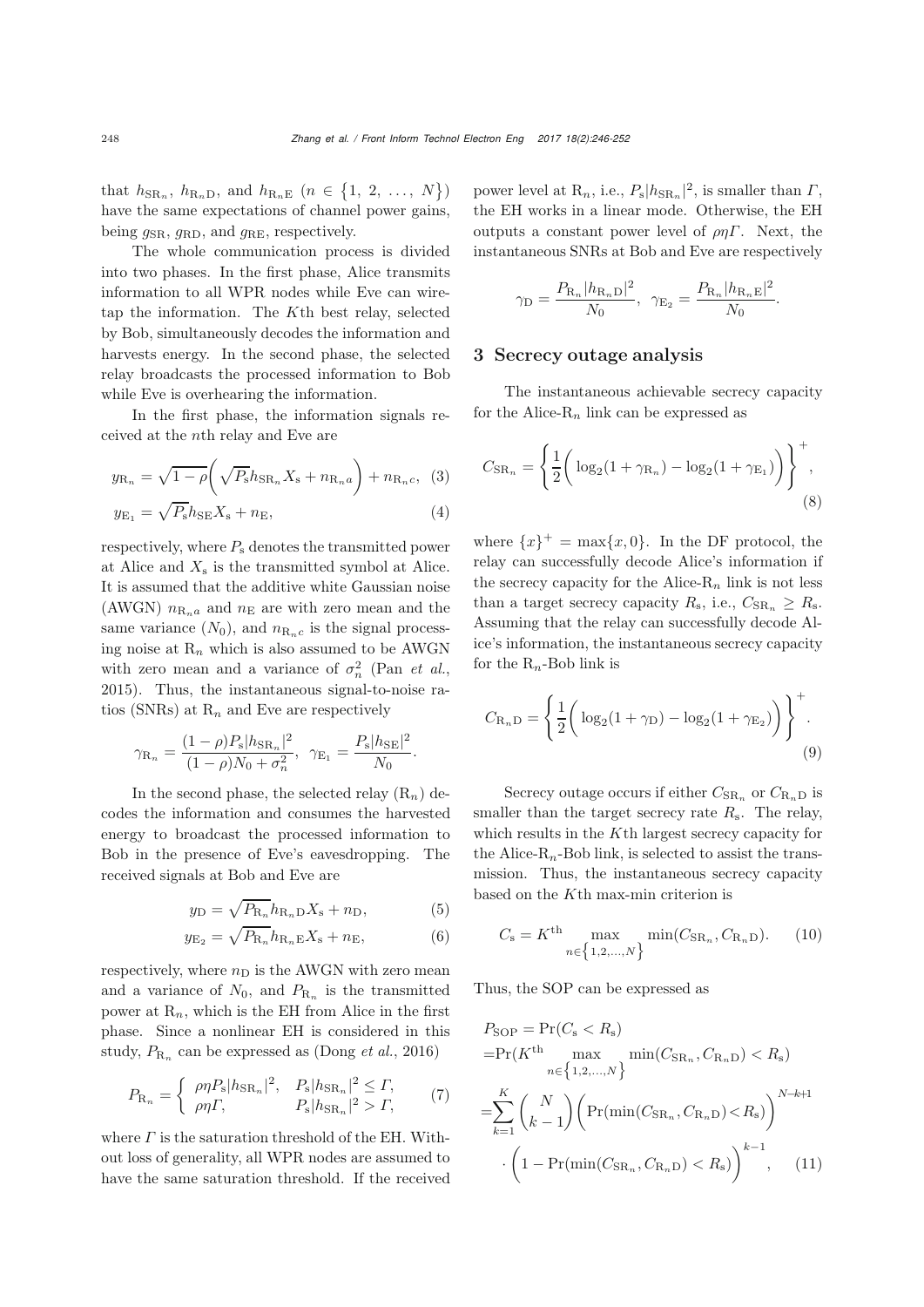where

$$
Pr(min(C_{SR_n}, C_{R_n})) < R_s)
$$
\n
$$
= 1 - Pr(min(C_{SR_n}, C_{R_n}) \ge R_s)
$$
\n
$$
= 1 - Pr(C_{SR_n} \ge R_s, C_{R_n} \ge R_s). \tag{12}
$$

Substituting  $\gamma_{\text{R}_n}$ ,  $\gamma_{\text{E}_1}$ ,  $\gamma_{\text{E}_2}$ , and  $\gamma_{\text{D}}$  into Eq. (12), we have

$$
\Pr(C_{\text{SR}_n} \ge R_{\text{s}}, C_{\text{R}_n \text{D}} \ge R_{\text{s}}) = M_1 + M_2, \quad (13)
$$

where

$$
M_1 = \Pr\left(x \ge A + By, xz \ge C, x \le \frac{\Gamma}{P_s}\right), \quad (14)
$$

$$
M_2 = \Pr\left(x \ge A + By, w \ge D + av, x > \frac{\Gamma}{P_s}\right), \quad (15)
$$

with

$$
\alpha = 2^{2R_{\rm s}}, x = |h_{\rm SRn}|^2, y = |h_{\rm SE}|^2, w = |h_{\rm Rn}|\^2,
$$
  

$$
v = |h_{\rm Rn}|\^2, z = w - av, C = \frac{(\alpha - 1)N_0}{\rho \eta P_{\rm s}},
$$
  

$$
A = \frac{(\alpha - 1)((1 - \rho)N_0 + \sigma_n^2)}{(1 - \rho)P_{\rm s}}, D = \frac{(\alpha - 1)N_0}{\rho \eta P_{\rm s}},
$$
  

$$
B = \frac{\alpha((1 - \rho)N_0 + \sigma_n^2)}{(1 - \rho)N_0}.
$$

The PDF of z can be obtained as

$$
f_z(z) = \begin{cases} \frac{\lambda_{\text{R}_n \text{D}} \lambda_{\text{R}_n \text{E}}}{\lambda_{\text{R}_n \text{D}} + \lambda_{\text{R}_n \text{E}}} \exp(-\lambda_{\text{R}_n \text{D}} z), & z \ge 0, \\ \frac{\lambda_{\text{R}_n \text{D}} \lambda_{\text{R}_n \text{E}}}{\lambda_{\text{R}_n \text{D}} + \lambda_{\text{R}_n \text{E}}} \exp(\lambda_{\text{R}_n \text{E}} z), & z < 0, \end{cases}
$$
(16)

where  $\lambda_{\text{R}_n\text{D}} = \frac{1}{g_{\text{RD}}}$  and  $\lambda_{\text{R}_n\text{E}} = \frac{1}{\alpha g_{\text{RE}}}.$ 

 $q_{\text{RD}}$ <br>Since both x and C in Eq. (14) are non-negative,<br>t the inequality  $x \ge C$  in Eq. (14) hold x must to let the inequality  $xz \geq C$  in Eq. (14) hold, z must be non-negative, too. Thus,  $M_1$  can be re-expressed as

$$
M_1 = \Pr\left(x \ge A + By, x \ge \frac{C}{z}, x \le \frac{\Gamma}{P_s}, z > 0\right)
$$

$$
= \frac{\lambda_{R_n E}}{\lambda_{R_n D} + \lambda_{R_n E}} I_1 - I_2,
$$
(17)

where

$$
I_1 = \Pr\left(x \ge A + By, \ x \le \frac{\Gamma}{P_s}\right),\tag{18}
$$
\n
$$
I_2 = \Pr\left(x \ge A + By, \ x < \frac{C}{z}, \ x \le \frac{\Gamma}{P_s}, \ z > 0\right). \tag{19}
$$

In what follows, we will calculate  $I_1$  and  $I_2$ . One can re-write  $\mathcal{I}_1$  as

$$
I_{1} = \Pr\left(A + By \leq x \leq \frac{\Gamma}{P_{s}}\right)
$$
  
\n
$$
= \int_{0}^{\frac{\Gamma}{BF_{s}} - \frac{A}{B}} \int_{A + By}^{\frac{\Gamma}{F_{s}}} f_{|h_{SRn}|^{2}}(x) f_{|h_{SE}|^{2}}(y) dxdy
$$
  
\n
$$
= \int_{0}^{\frac{\Gamma - AF_{s}}{BF_{s}}} \left(F_{|h_{SRn}|^{2}}\left(\frac{\Gamma}{P_{s}}\right) - F_{|h_{SRn}|^{2}}(A + By)\right)
$$
  
\n
$$
\cdot \lambda_{SE} \exp(-y\lambda_{SE}) dy
$$
  
\n
$$
= \left(1 - \exp\left(-\frac{(\Gamma - AP_{s})(\lambda_{SE} + B\lambda_{SRn})}{BP_{s}}\right)\right)
$$
  
\n
$$
\cdot \frac{\lambda_{SE} \exp(-A\lambda_{SRn})}{\lambda_{SE} + B\lambda_{SRn}} - \exp\left(-\frac{\Gamma \lambda_{SRn}}{P_{s}}\right)
$$
  
\n
$$
\cdot \left(1 - \exp\left(-\frac{(\Gamma - AP_{s})\lambda_{SE}}{BP_{s}}\right)\right), \tag{20}
$$

where  $\lambda_{\text{SE}} = \frac{1}{g_{\text{SE}}}$  and  $\lambda_{\text{SR}_n} = \frac{1}{g_{\text{SR}}}$ .  $I_2$  can be written as

$$
I_2 = I_{2A} + I_{2B}, \t\t(21)
$$

where

$$
I_{2A} = \Pr\left(x \ge A + By, \ x < \frac{C}{z}, \ \frac{C}{z} < \frac{\Gamma}{P_s}, \ z > 0\right),\tag{22}
$$
\n
$$
I_{2B} = \Pr\left(x \ge A + By, \ x < \frac{\Gamma}{P_s}, \ \frac{C}{z} \ge \frac{\Gamma}{P_s}, \ z > 0\right). \tag{23}
$$

Substituting Eqs.  $(1)$  and  $(16)$  into Eq.  $(22)$ ,  $I_{2A}$  can be further expressed as

$$
I_{2A} = \Pr\left(A + By \le x < \frac{C}{z}, z > \frac{CP_s}{\Gamma}\right)
$$
\n
$$
= \int_{\frac{CP_s}{\Gamma}}^{\infty} \int_{0}^{\frac{C}{zB} - \frac{A}{B}} \left[ \exp(-\lambda_{\text{SR}_n}(A + By)) - \exp\left(-\lambda_{\text{SR}_n}\left(\frac{C}{z}\right)\right) \right] f_{|h_{\text{SE}}|^2}(y) f_z(z) dy dz
$$
\n
$$
= I_{2A_1} - I_{2A_2}, \tag{24}
$$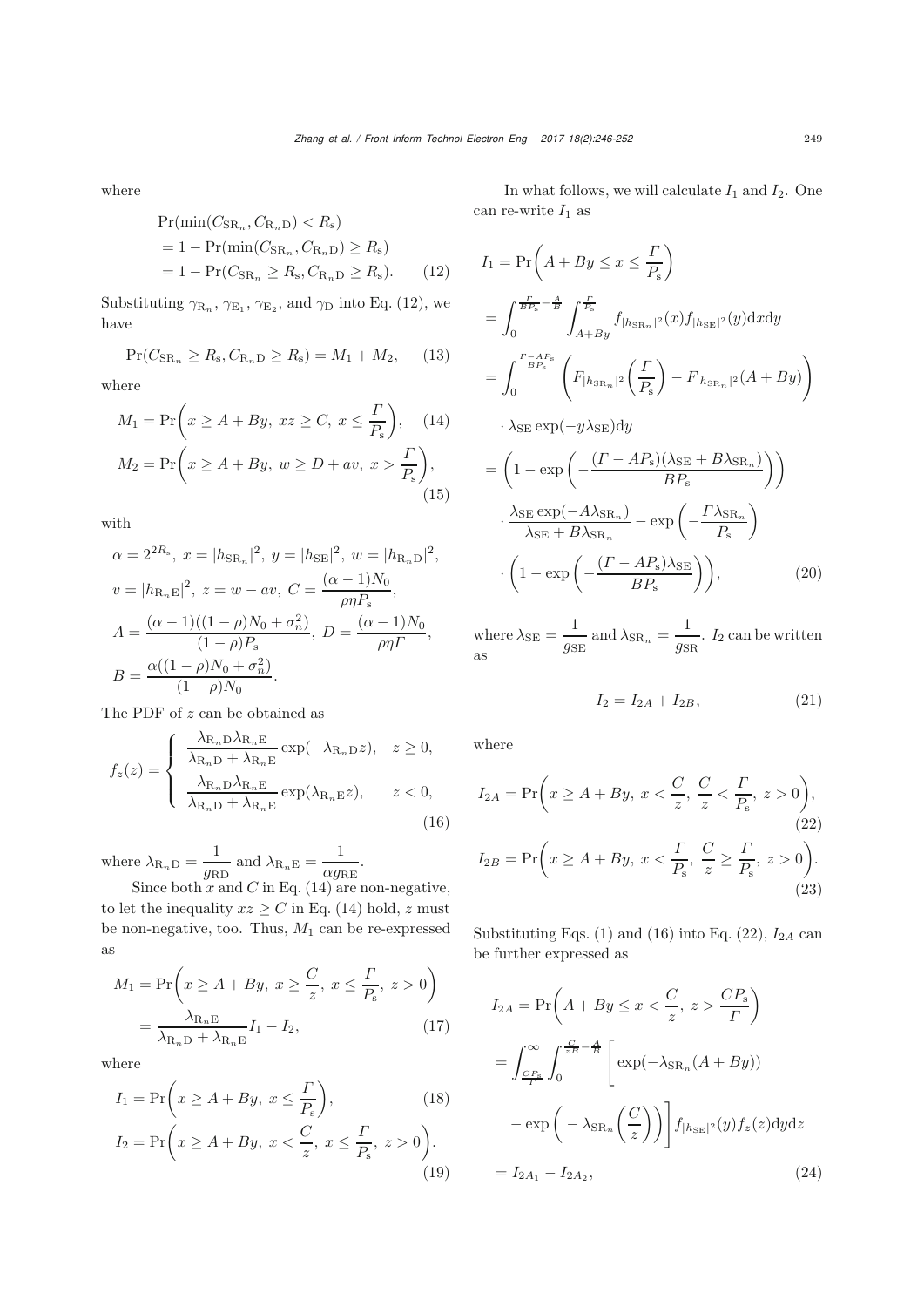in which

$$
I_{2A_1} = \frac{\exp(-A\lambda_{\text{SR}_n})\lambda_{\text{SE}}\lambda_{\text{R}_n\text{D}}\lambda_{\text{R}_n\text{E}}}{(\lambda_{\text{R}_n\text{D}} + \lambda_{\text{R}_n\text{E}})(B\lambda_{\text{SR}_n} + \lambda_{\text{SE}})}
$$

$$
\cdot \left[\frac{1}{\lambda_{\text{R}_n\text{D}}}\exp\left(-\frac{\lambda_{\text{R}_n\text{D}}CP_s}{\Gamma}\right) - \int_{\frac{CP_s}{\Gamma}}^{\infty} \exp\left(A\lambda_{\text{SR}_n} + \frac{A\lambda_{\text{SE}}}{B}\right)
$$

$$
\cdot \exp\left(-z\lambda_{\text{R}_n\text{D}} - \frac{C\lambda_{\text{SR}_n} + C\lambda_{\text{SE}}/B}{z}\right)dz\right],
$$
(25)

$$
I_{2A_2} = \left[ \int_{\frac{CP_8}{\Gamma}}^{\infty} \exp\left( -\frac{C\lambda_{\text{SR}_n}}{z} - z\lambda_{\text{R}_n\text{D}} \right) \text{d}z - \int_{\frac{CP_8}{\Gamma}}^{\infty} \exp\left( -z\lambda_{\text{R}_n\text{D}} - \frac{C\lambda_{\text{SR}_n} + C\lambda_{\text{SE}}/B}{z} \right) \cdot \exp\left( \frac{A\lambda_{\text{SE}}}{B} \right) \text{d}z \right] \frac{\lambda_{\text{R}_n\text{D}}\lambda_{\text{R}_n\text{E}}}{\lambda_{\text{R}_n\text{D}} + \lambda_{\text{R}_n\text{E}}}.
$$
 (26)

Using Eq. (3.324.1) in Gradshteyn and Ryzhik (2007),  $I_{2A_1}$  and  $I_{2A_2}$  can be simplified into

$$
I_{2A_1} = \frac{\exp(-A\lambda_{\text{SR}_n})\lambda_{\text{SE}}\lambda_{\text{R}_n\text{D}}\lambda_{\text{R}_n\text{E}}}{(\lambda_{\text{R}_n\text{D}} + \lambda_{\text{R}_n\text{E}})(B\lambda_{\text{SR}_n} + \lambda_{\text{SE}})}
$$

$$
\cdot \left(\frac{\exp(-CP_s\lambda_{\text{R}_n\text{D}}/I)}{\lambda_{\text{R}_n\text{D}}}-E+F\right), \quad (27)
$$

$$
I_{2A_2} = \left(G - H - \exp\left(\frac{A\lambda_{\text{SE}}}{B}\right)(E - F)\right)
$$

$$
\cdot \frac{\lambda_{\text{R}_n\text{D}}\lambda_{\text{R}_n\text{E}}}{\lambda_{\text{R}_n\text{D}} + \lambda_{\text{R}_n\text{E}}}, \quad (28)
$$

respectively, where

$$
E = 2\sqrt{\frac{C(B\lambda_{\text{SR}_n} + \lambda_{\text{SE}})}{B\lambda_{\text{R}_n\text{D}}}}
$$

$$
K_1\left(2\sqrt{\frac{C\lambda_{\text{R}_n\text{D}}(B\lambda_{\text{SR}_n} + \lambda_{\text{SE}})}{B}}\right),\tag{29}
$$

$$
E = \int_{0}^{\frac{CPs}{T}} \text{sum}\left(\frac{1}{\lambda_{\text{R}_n\text{D}}(B\lambda_{\text{S}} + \lambda_{\text{SE}})}\right) d\mu
$$

$$
F = \int_0^{\frac{CF_8}{F}} \exp\left(-z\lambda_{\mathcal{R}_n\mathcal{D}} - \frac{C}{Bz}(B\lambda_{\mathcal{S}\mathcal{R}_n} + \lambda_{\mathcal{S}\mathcal{E}})\right) dz,
$$
\n(30)

$$
G = 2\sqrt{\frac{C\lambda_{\text{SR}_n}}{\lambda_{\text{R}_n\text{D}}}K_1\left(2\sqrt{C\lambda_{\text{SR}_n}\lambda_{\text{R}_n\text{D}}}\right)},\tag{31}
$$

$$
H = \int_0^{\frac{CP_8}{T}} \exp\left(-z\lambda_{\mathcal{R}_n\mathcal{D}} - \frac{C\lambda_{\mathcal{S}\mathcal{R}_n}}{z}\right) dz, \qquad (32)
$$

in which  $K_1(\cdot)$  is the first-order modified Bessel function of the second kind. Note that  $F$  and  $H$  can be easily obtained using numerical calculation by replacing integrations with summations.

Similarly, one has  $I_{2B}$  as

$$
I_{2B} = \Pr\left(A + By \le x \le \frac{\Gamma}{P_s}, 0 < z \le \frac{CP_s}{\Gamma}\right)
$$
\n
$$
= \Pr\left(A + By \le x \le \frac{\Gamma}{P_s}\right) \Pr\left(0 < z \le \frac{CP_s}{\Gamma}\right)
$$
\n
$$
= I_1 \Pr\left(0 < z \le \frac{CP_s}{\Gamma}\right),\tag{33}
$$

where

$$
\Pr\left(0 < z \leq \frac{CP_s}{\Gamma}\right)
$$
\n
$$
= \frac{\lambda_{\mathcal{R}_n \mathcal{E}}}{\lambda_{\mathcal{R}_n \mathcal{D}} + \lambda_{\mathcal{R}_n \mathcal{E}}} \cdot \left(1 - \exp\left(-\frac{CP_s \lambda_{\mathcal{R}_n \mathcal{D}}}{\Gamma}\right)\right). \tag{34}
$$

Next,  $\mathcal{M}_2$  can be re-expressed as

$$
M_2 = \Pr\left(x \ge A + By, x > \frac{\Gamma}{P_s}\right) \Pr(w \ge D + av)
$$

$$
= (Q_1 + Q_2) \Pr(w \ge D + av), \tag{35}
$$

where

$$
Q_1 = \Pr\left(x \ge A + By, A + By > \frac{\Gamma}{P_s}\right)
$$
  
= 
$$
\int_{\frac{\Gamma - AP_s}{BP_s}}^{\infty} \int_{A+By}^{\infty} f_{|h_{\text{SR}_n}|^2}(x) f_{|h_{\text{SE}}|^2}(y) dxdy
$$
  
= 
$$
\frac{\exp(-A\lambda_{\text{SR}_n})}{B\lambda_{\text{SR}_n} + \lambda_{\text{SE}}}\exp\left(\frac{(\Gamma - AP_s)(B\lambda_{\text{SR}_n} + \lambda_{\text{SE}})}{BP_s}\right),
$$
  
(36)

$$
Q_2 = \Pr\left(x > \frac{\Gamma}{P_s}, A + By < \frac{\Gamma}{P_s}\right)
$$
  
= 
$$
\int_0^{\frac{\Gamma - AF_s}{BF_s}} \int_{\frac{\Gamma}{P_s}}^{\infty} f_{|h_{\text{SR}_n}|^2}(x) f_{|h_{\text{SE}}|^2}(y) dxdy
$$
  
= 
$$
\exp\left(-\frac{\Gamma \lambda_{\text{SR}_n}}{P_s}\right) \left(1 - \exp\left(-\frac{(\Gamma - AP_s)\lambda_{\text{SE}}}{BP_s}\right)\right).
$$
(37)

Furthermore, the expression of  $Pr(w \ge D + av)$ can be obtained as

$$
\Pr(w \ge D + av)
$$
  
=  $\int_0^\infty \int_{D+av}^\infty f_{|h_{\mathcal{R}_n D}|^2}(w) f_{|h_{\mathcal{R}_n E}|^2}(v) dw dv$   
=  $\frac{\lambda_{\mathcal{R}_n}}{\lambda_{\mathcal{R}_n D} + \lambda_{\mathcal{R}_n E}} \exp(-D\lambda_{\mathcal{R}_n D}).$  (38)

Finally, one has SOP by substituting Eqs. (17) and (35) into Eq. (11).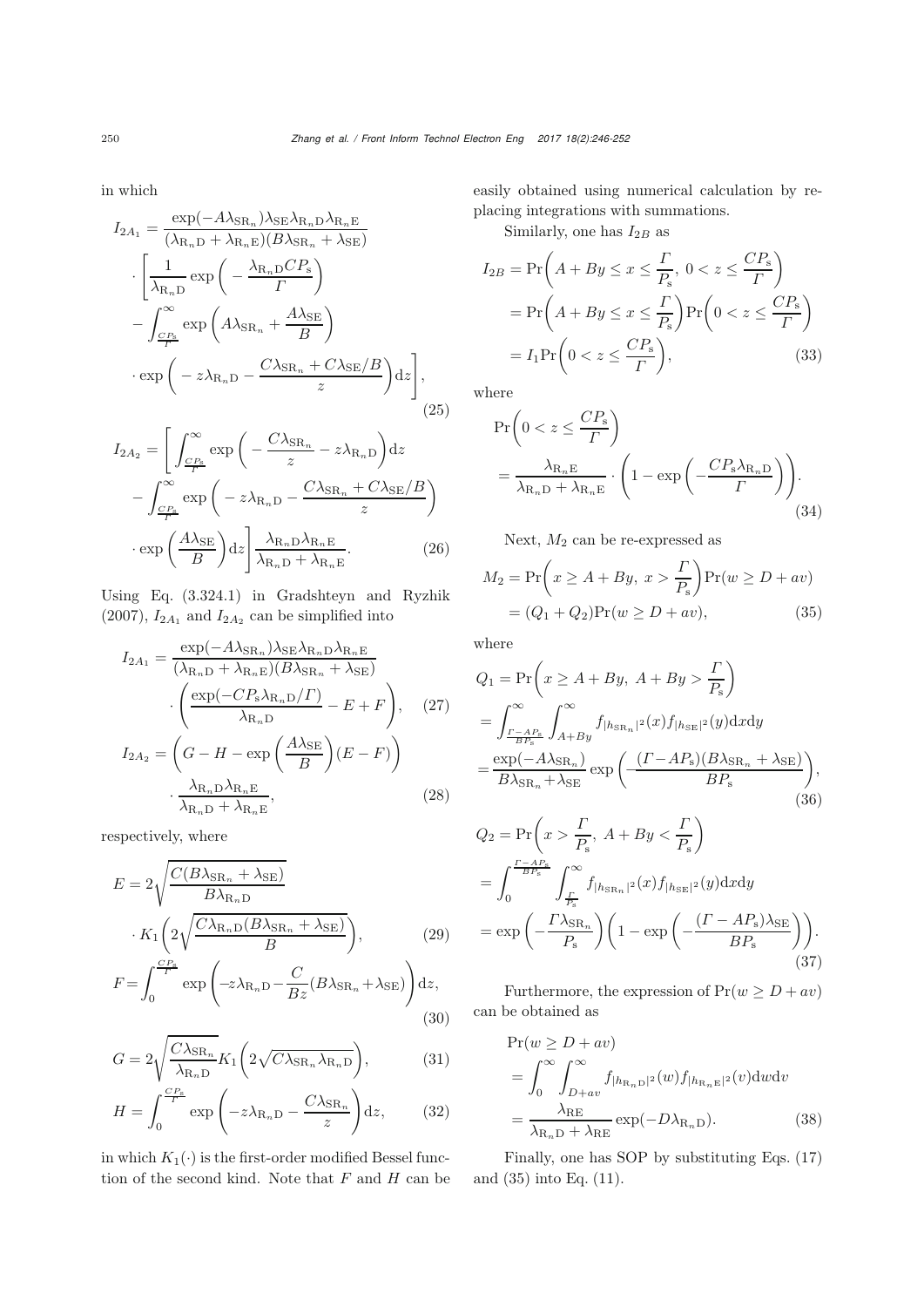# 4 Numerical results and discussion

In this section, we present numerical results. Unless otherwise explicitly specified, the parameters of those results are set as follows:  $N = 3$ ,  $K = 2$ ,  $R_{\rm s} = 0.3 \text{ bits/(s-Hz)}, P_{\rm s}/N_0 = 30 \text{ dB}, g_{\rm SR} = 1,$  $g_{\text{SE}} = 0.02, \eta = 0.9, \rho = 0.5, \Gamma/P_{\text{s}} = -5 \text{ dB},$  $\sigma_n^2 = N_0 \ (n \in \{1, 2, \ldots, N\})$ , and  $\beta = g_{\text{RD}}/g_{\text{RE}}$ .

In Fig. [1,](#page-5-0) we present the analytical results and the Monte-Carlo simulations for SOP vs.  $\beta$  under various numbers of relays  $N$ . One can see that simulation results match the analytical results, which validates the accuracy of the derived analytical expressions. We can also observe that the SOP performance with a larger  $N$  outperforms that with a smaller one. This is because the opportunity of successfully selecting the Kth best relay is high when the number of WPR nodes  $N$  increases.

As depicted in Fig. [2,](#page-5-1) the SOP with a smaller K is superior to that with a larger one. This is because a smaller K means that a better relay can be selected to assist the Alice-Bob transmission.

In Fig. [3,](#page-5-2) it is observed that the SOP can be



<span id="page-5-0"></span>Fig. 1 SOP vs. *<sup>β</sup>* for various *<sup>N</sup>*



<span id="page-5-1"></span>Fig. 2 SOP vs. *<sup>β</sup>* for various *<sup>K</sup>*

improved by increasing the value of  $\Gamma$ . It is because under the condition that the received power is greater than the saturation threshold of the energy harvester at the relay, i.e.,  $P_s|h_{SR}|^2 > \Gamma$ , a higher<br> $\Gamma$  means that more energy can be harvested at the  $\Gamma$  means that more energy can be harvested at the relay for broadcasting information to Bob. Thus, the SOP is better. However, one can also see from Fig. [3](#page-5-2) that this does not always hold with the increment of  $\Gamma$ . There exists a particular value of  $\Gamma$ , i.e.,  $\Gamma/P_s = 0$  dB, in Fig. [3,](#page-5-2) and we find that the SOP performance will not be improved when  $\Gamma$  is beyond that value. This particular value is the maximum level of power harvested from Alice.

As shown in Fig. [4,](#page-5-3) there is an optimal value of  $\rho$ , at which the SOP performance is the best. This is because as  $\rho$  increases, a larger portion of power can be used to harvest the relay for broadcasting information in the second phase. Therefore, the SOP performance can be improved. However, at the same time, the portion of power used for decoding purpose is reduced. When that power is below a certain



<span id="page-5-2"></span>Fig. 3 SOP vs.  $\Gamma/P_s$  for various  $P_s/N_0$ 



<span id="page-5-3"></span>Fig. 4 SOP vs.  $\rho$  for various  $P_s/N_0$